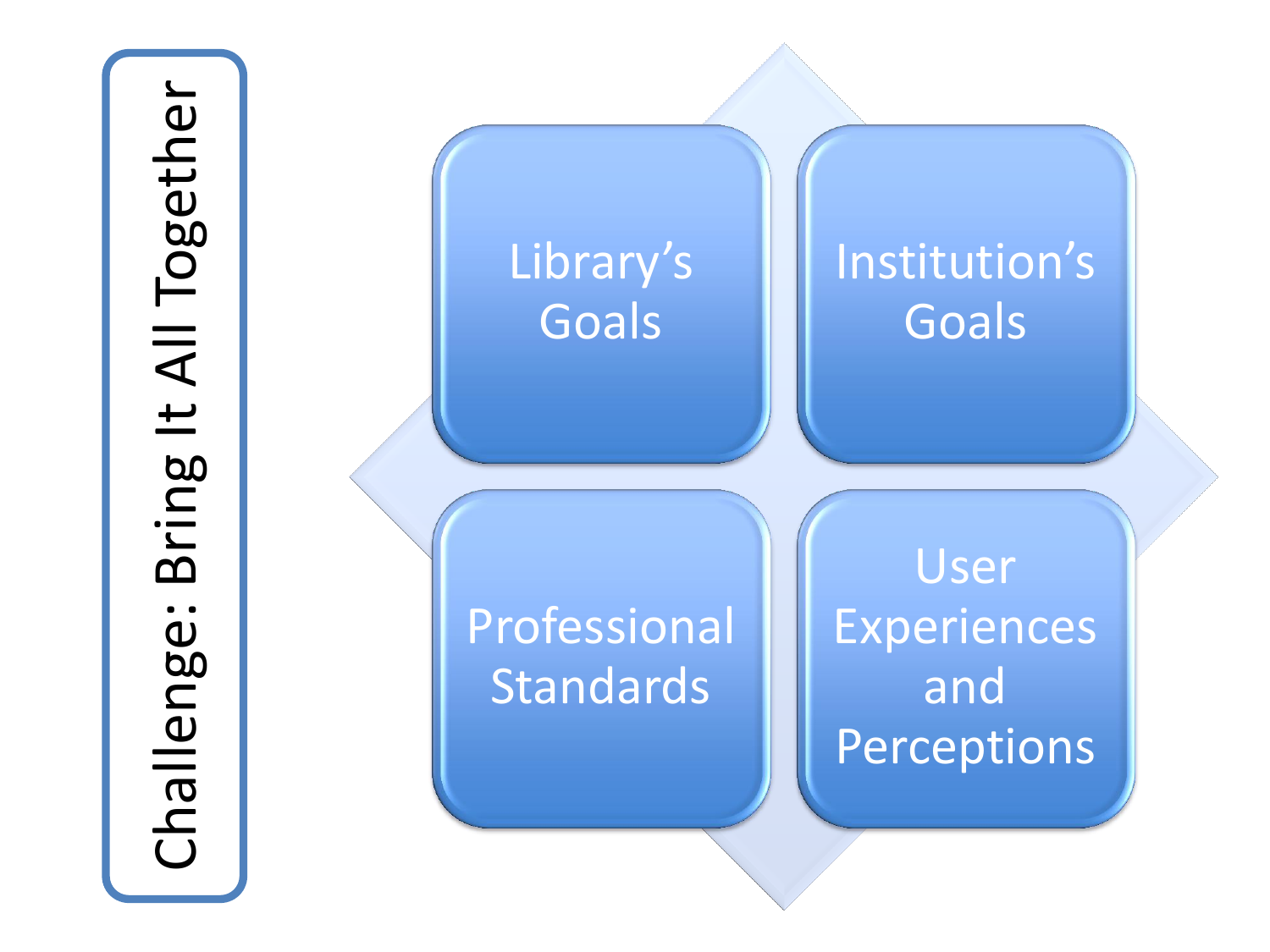#### Foundation: Culture of Assessment

"A Culture of Assessment is an organizational environment in which decisions are based on facts, research, and analysis, and where services are planned and delivered in ways that maximize positive outcomes and impacts for customers and stakeholders. A Culture of Assessment exists in organizations where staff care to know what results they produce and how those results relate to customers' expectations. Organizational mission, values, structures, and systems support behavior that is performance and learning focused."

Cited in: Lakos, Amos and Shelley Phipps, Creating a Culture of Assessment: A Catalyst for Organizational Change, *portal-Libraries and the Academy*, 4:3, (2004), 345-361.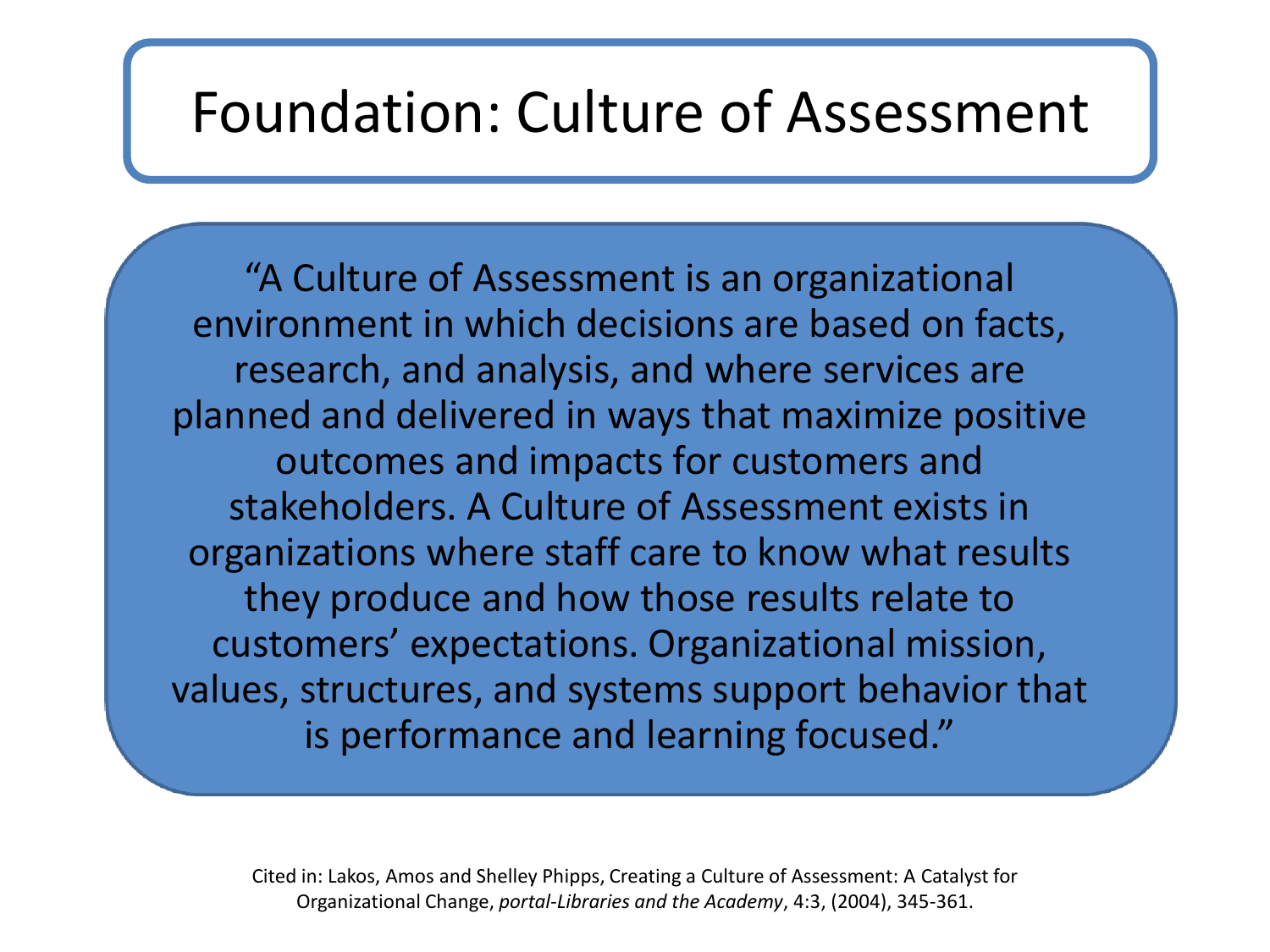## Strategic Plans



#### Institution's Goals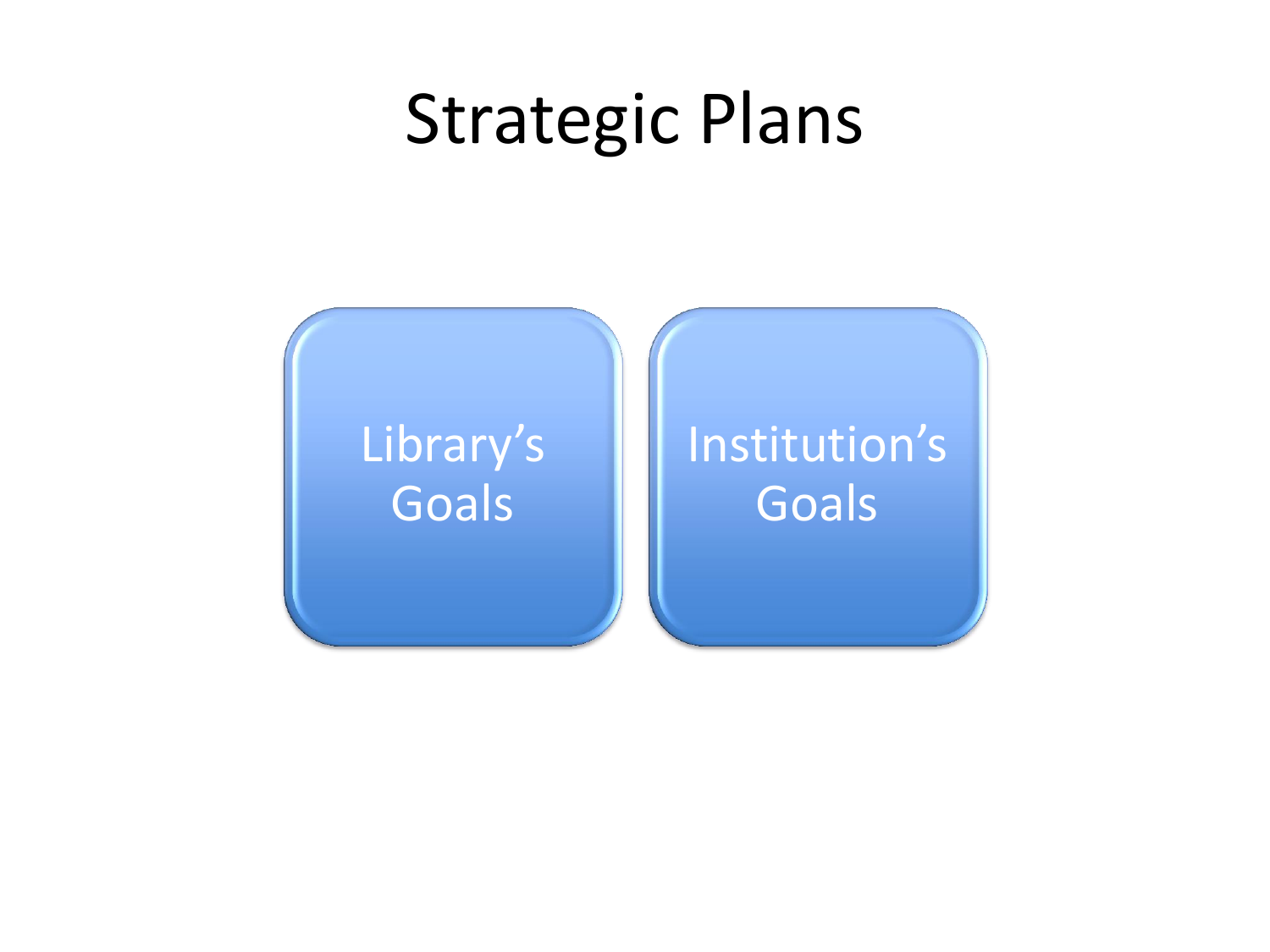



**"make a statement about what libraries are, what they do, how they contribute, how they make a difference, and ultimately how they add value on our campuses, in our communities and within higher education"** 

Patty Iannuzzi (Chair, Standards Task Force)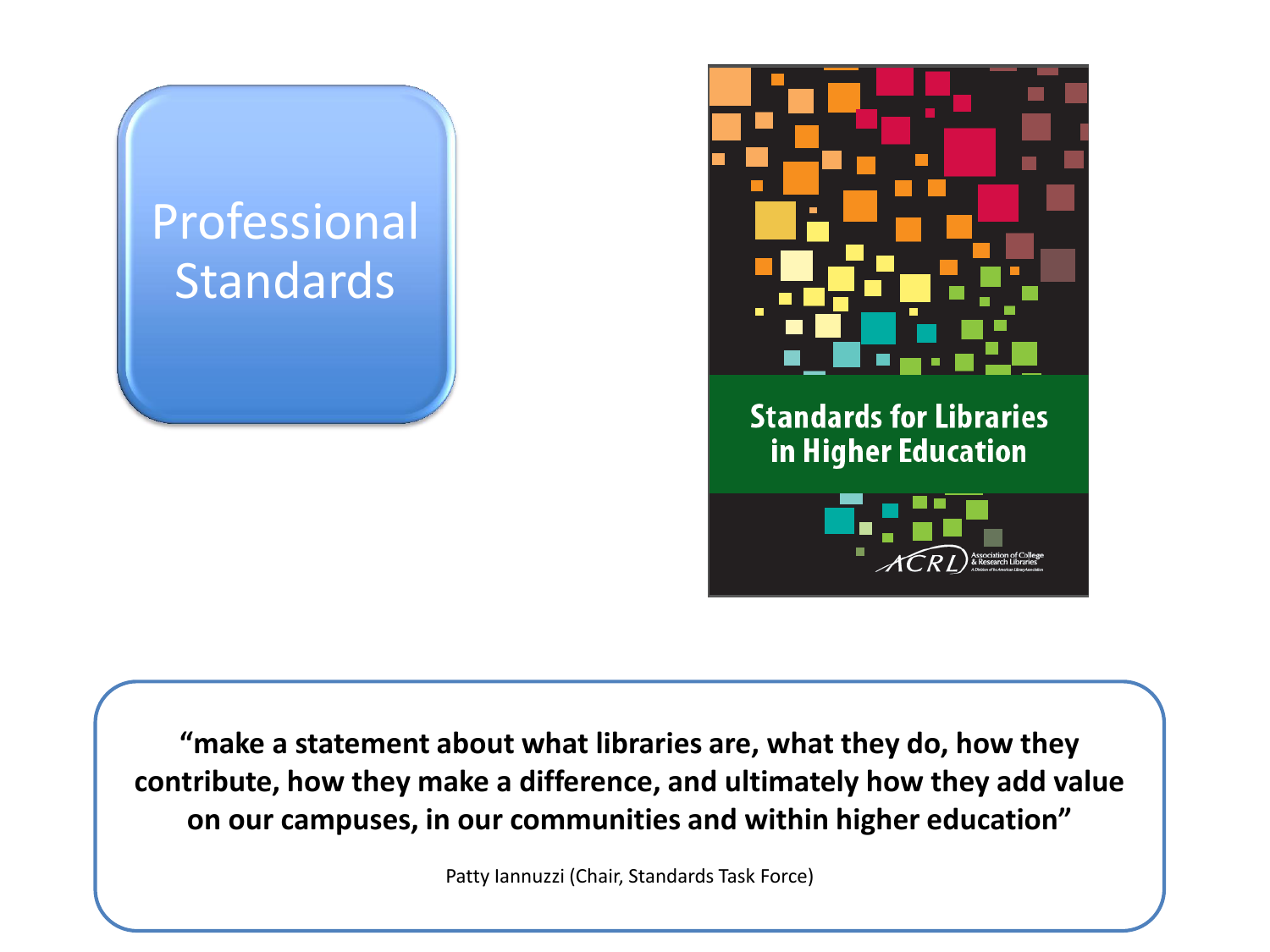

## Principles & Performance Indicators

#### **Principles**

- **1. Institutional Effectiveness**
- **2. Professional Values**
- **3. Educational Role**
- **4. Discovery**
- **5. Collections**
- **6. Space**
- **7. Management/ Administration**
- **8. Personnel**
- **9. External Relations**

Performance Indicators

**Space**: Libraries are the intellectual commons where users interact with ideas in both physical and virtual environments to expand learning and facilitate the creation of new knowledge.

6.1 The library **creates intuitive navigation** that supports selfsufficient use of virtual and physical spaces. The library provides safe and secure physical and virtual environments conducive to study and research.

6.2 The library **has the IT infrastructure** to provide reliable and robust virtual and physical environments needed for study and research.

6.3 The library **uses physical and virtual spaces as intellectual commons**, providing access to programs, exhibits, lectures, and more.

6.4 The library **designs pedagogical spaces** to facilitate collaboration and learning, and the creation of new knowledge.

6.5 The **library's physical space features** connectivity and upto-date, adequate, well-maintained equipment and furnishings.

6.6 The library **provides clean, inviting, and adequate space**, conducive to study and research, with suitable environmental conditions and convenient hours for its services, personnel, resources, and collections.

6.7 The library's physical and virtual spaces are **informed by consultation with users**.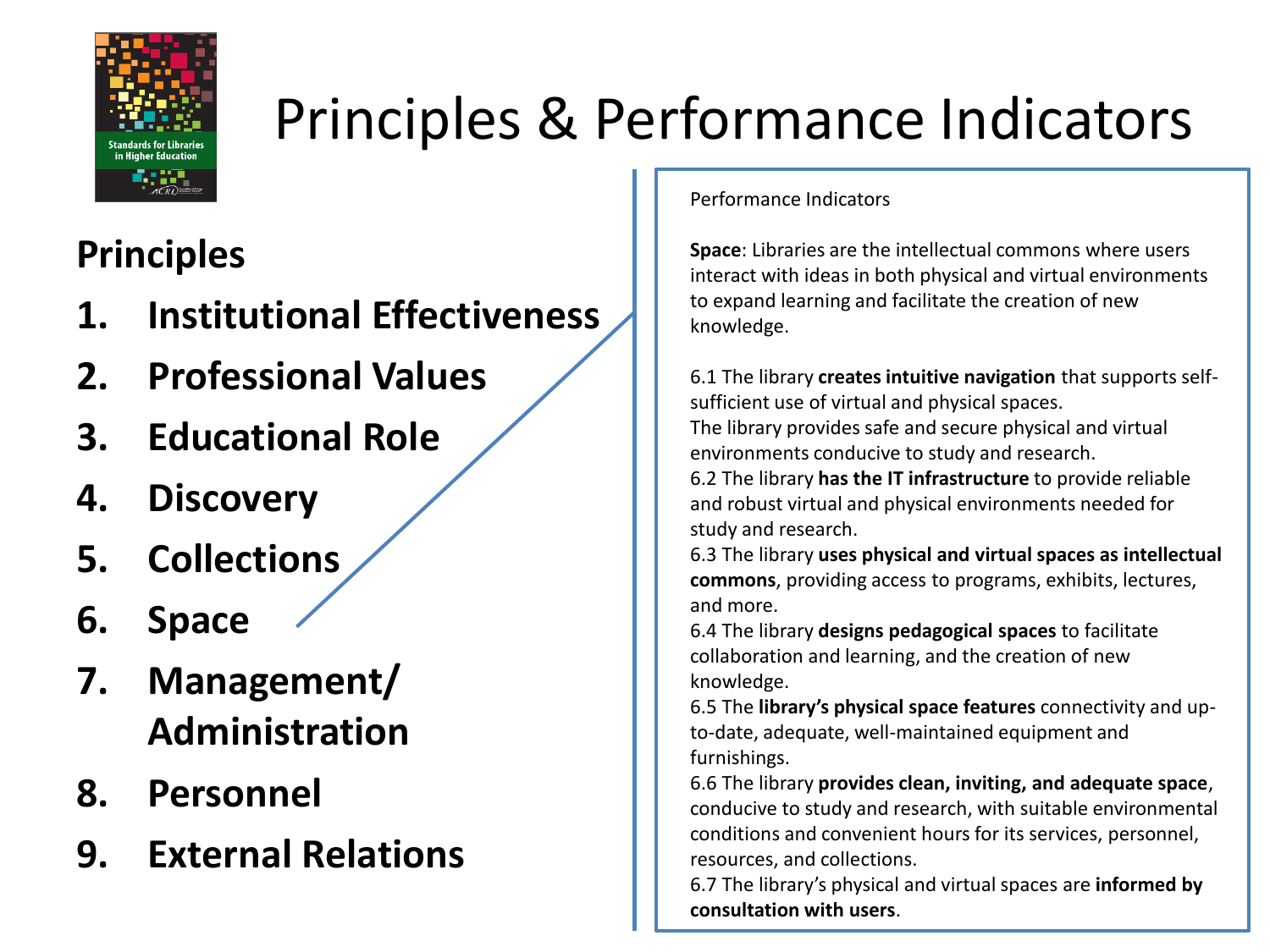## LibQUAL+ (and Other Data)

User Experiences and Perceptions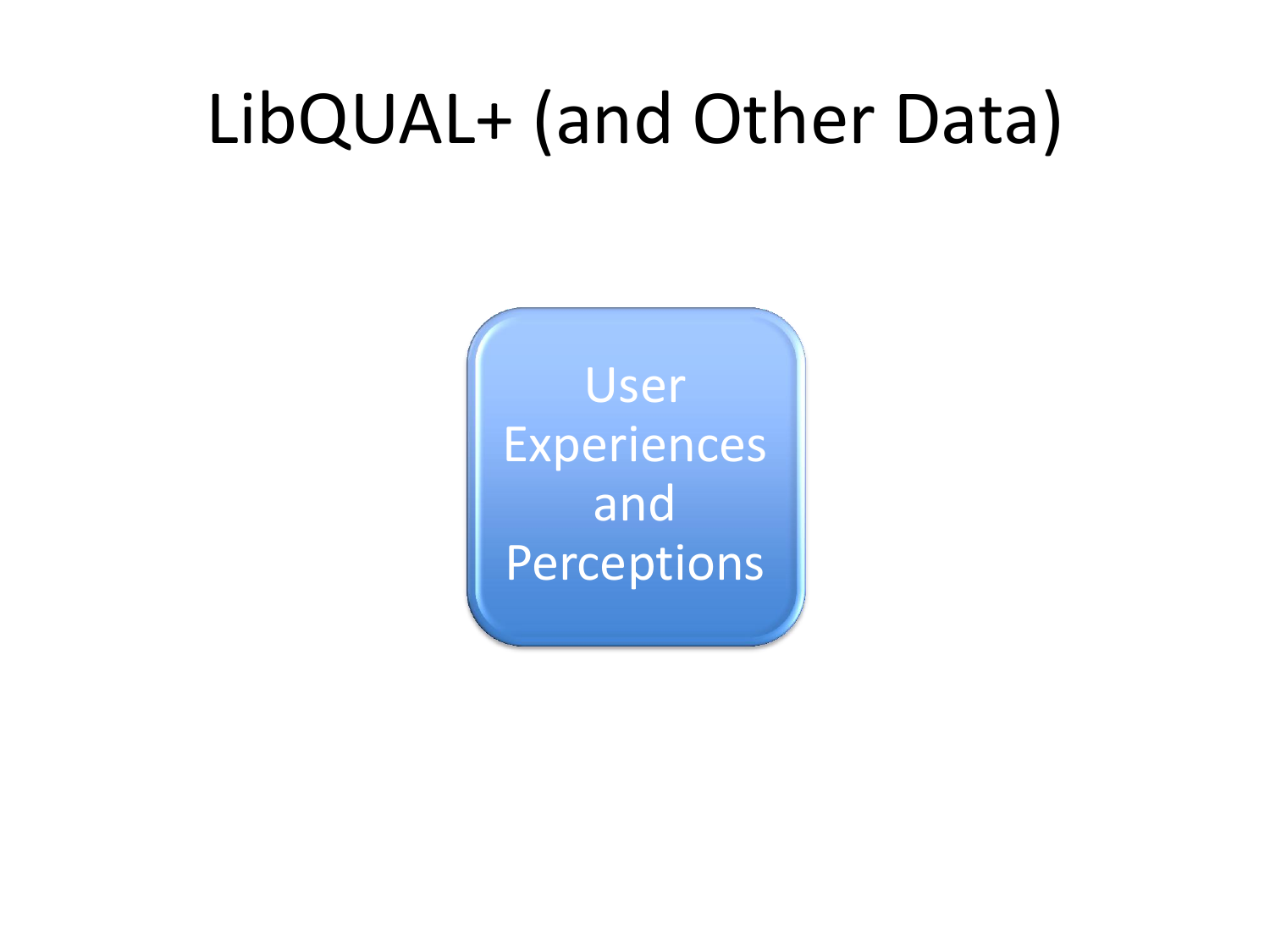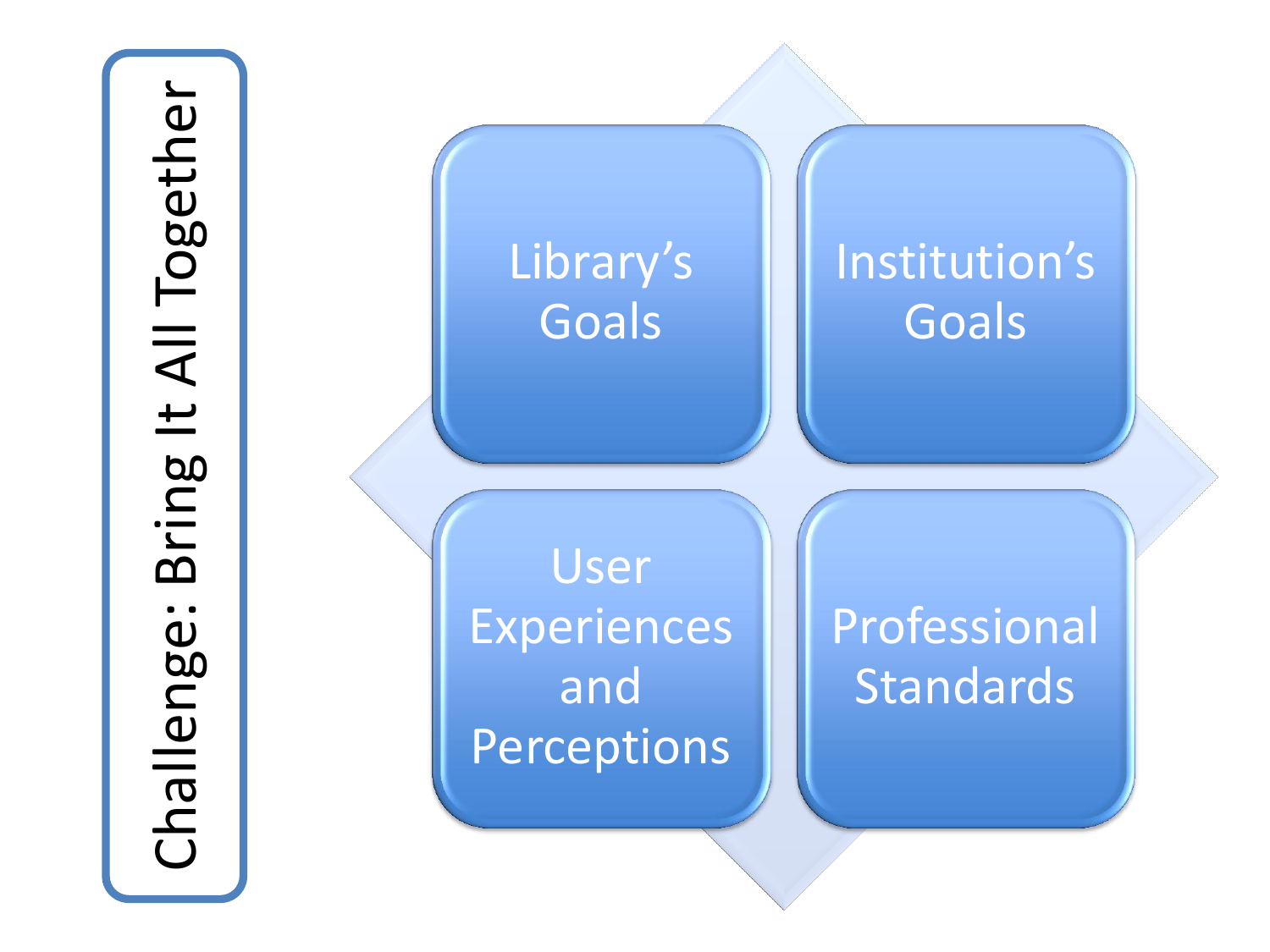# Mapping Exercise

Documents Needed:

- LibQUAL+ Results
- Library Strategic Plan
- Institution Strategic Plan
- ACRL *Standards for Libraries in Higher Education*

Worksheets:

- Focus Goal Worksheet
- Overall Grid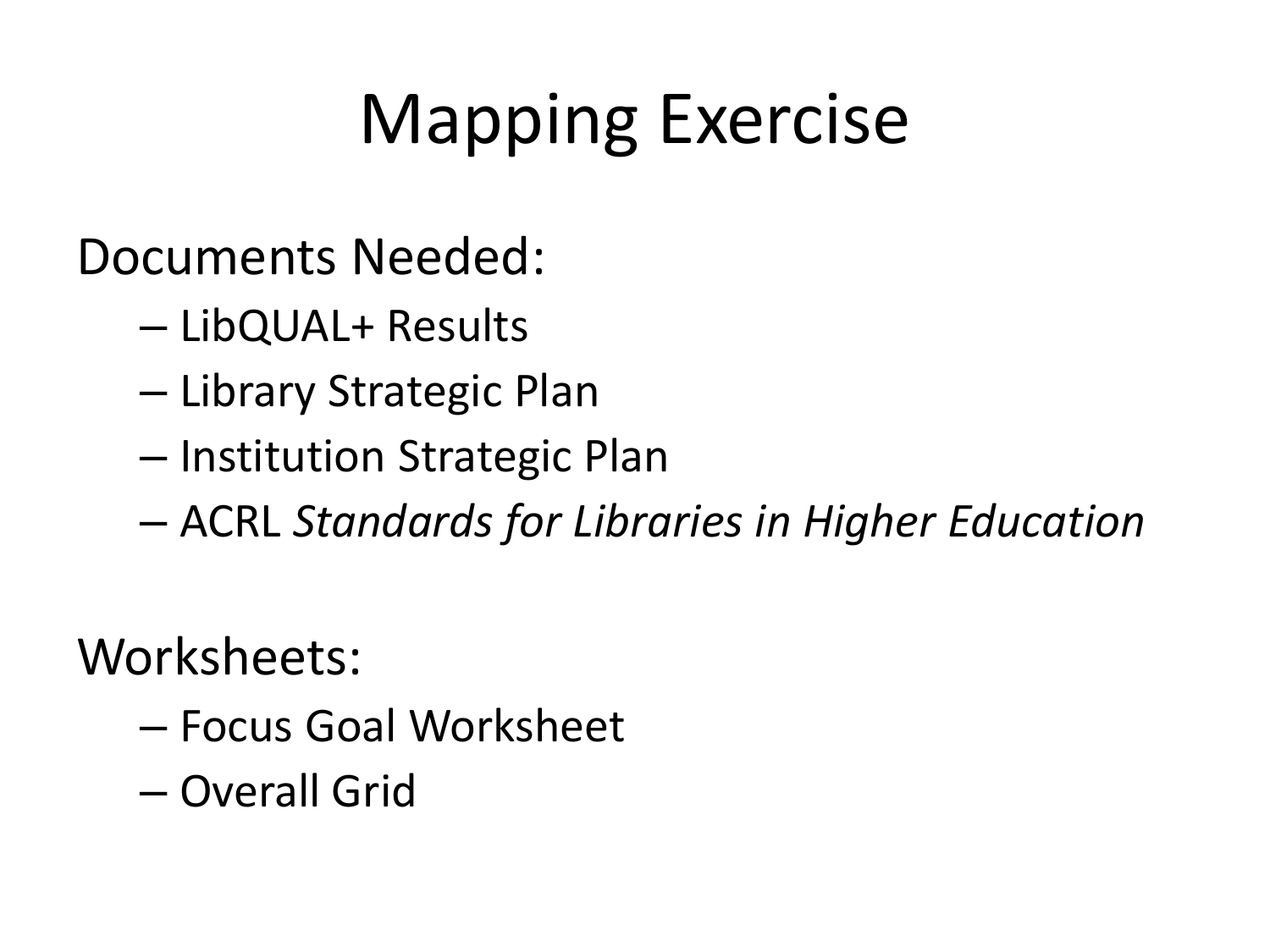

www.libqual.org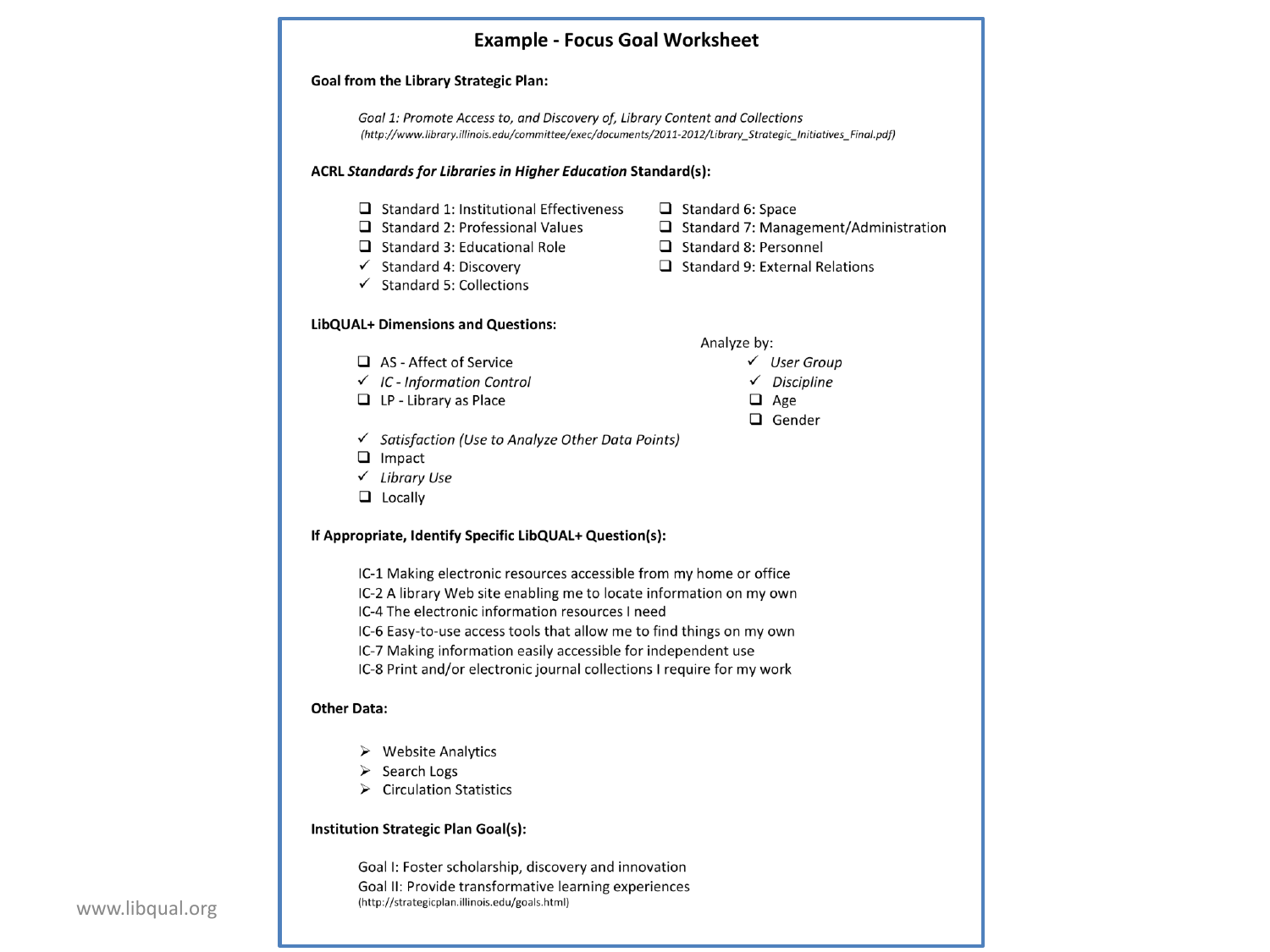## Example - At-a-Glance Grid

| <b>Library Goal</b>            | <b>ACRL Standards</b> |  |  |  |  |  |  |   | LibQUAL+ Dimensions/Questions |                 |  |  |                      |     |                   | Cross-Tab by |                           |  |  | <b>Other Data</b>            | <b>University Goal</b> |  |  |  |
|--------------------------------|-----------------------|--|--|--|--|--|--|---|-------------------------------|-----------------|--|--|----------------------|-----|-------------------|--------------|---------------------------|--|--|------------------------------|------------------------|--|--|--|
| (Free Text)                    |                       |  |  |  |  |  |  | o |                               | IC <sub>1</sub> |  |  | LP   Satis   InfoLit | Use | <b>Specific</b>   | <b>User</b>  | Discipline   Age   Gender |  |  | (Free Text)                  |                        |  |  |  |
|                                |                       |  |  |  |  |  |  |   |                               |                 |  |  |                      |     | Q?                | Group        |                           |  |  |                              |                        |  |  |  |
| Goal 1: Promote Access to,     |                       |  |  |  |  |  |  |   |                               |                 |  |  |                      |     | $IC-1$ ; $IC-2$ ; |              |                           |  |  | Website Analytics; Search    |                        |  |  |  |
| and Discovery of, Library      |                       |  |  |  |  |  |  |   |                               |                 |  |  |                      |     | $IC-4$ ; $IC-6$ ; |              |                           |  |  | Logs; Circulation Statistics |                        |  |  |  |
| <b>Content and Collections</b> |                       |  |  |  |  |  |  |   |                               |                 |  |  |                      |     | $IC-7$ ; $IC-8$   |              |                           |  |  |                              |                        |  |  |  |
| Goal 5: Sustain Partnerships   |                       |  |  |  |  |  |  |   |                               |                 |  |  |                      |     |                   |              |                           |  |  | Checklist of Partnerships    |                        |  |  |  |
| and Collaborations             |                       |  |  |  |  |  |  |   |                               |                 |  |  |                      |     |                   |              |                           |  |  | and Collaborations           |                        |  |  |  |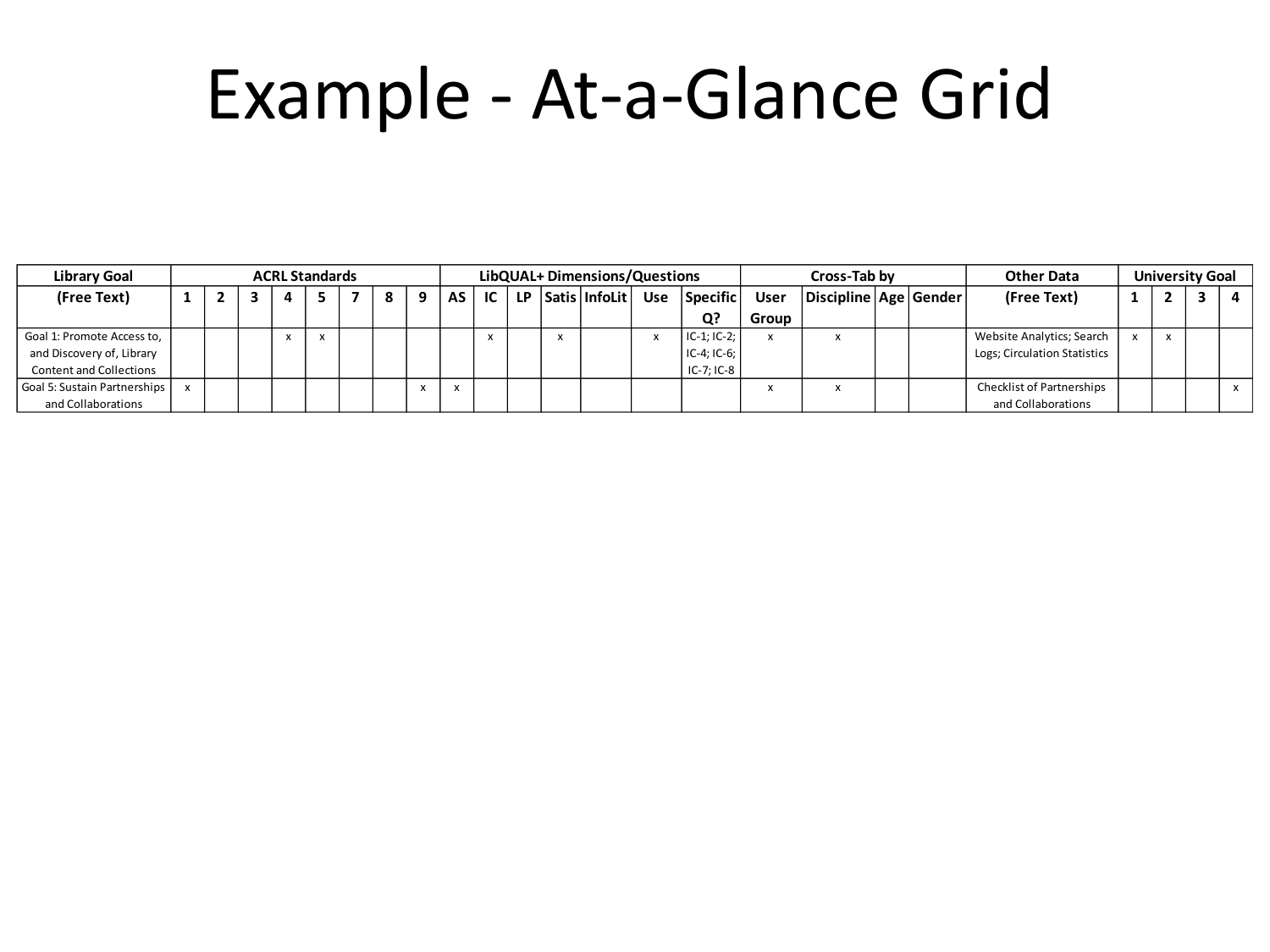# Focus Goal Worksheet

- 1. Choose one goal from the Library Strategic Plan.
	- Choose a goal that is important to you or that is important to a key stakeholder.
	- Avoid selecting a goal that is particularly controversial or difficult.
- 2. Identify which ACRL *Standards for Libraries in Higher Education* standard(s) it maps to.
- 3. Identify which dimensions and/or questions in the LibQUAL+ results are relevant to it.
	- Identify whether it is important for the data to be cross-tabbed with demographic or other data elements.
- 4. Identify what other data the Library has that is relevant to the goal and/or illuminating the LibQUAL+ data.
- 5. Identify which goal(s) it maps to in the Institution Strategic Plan.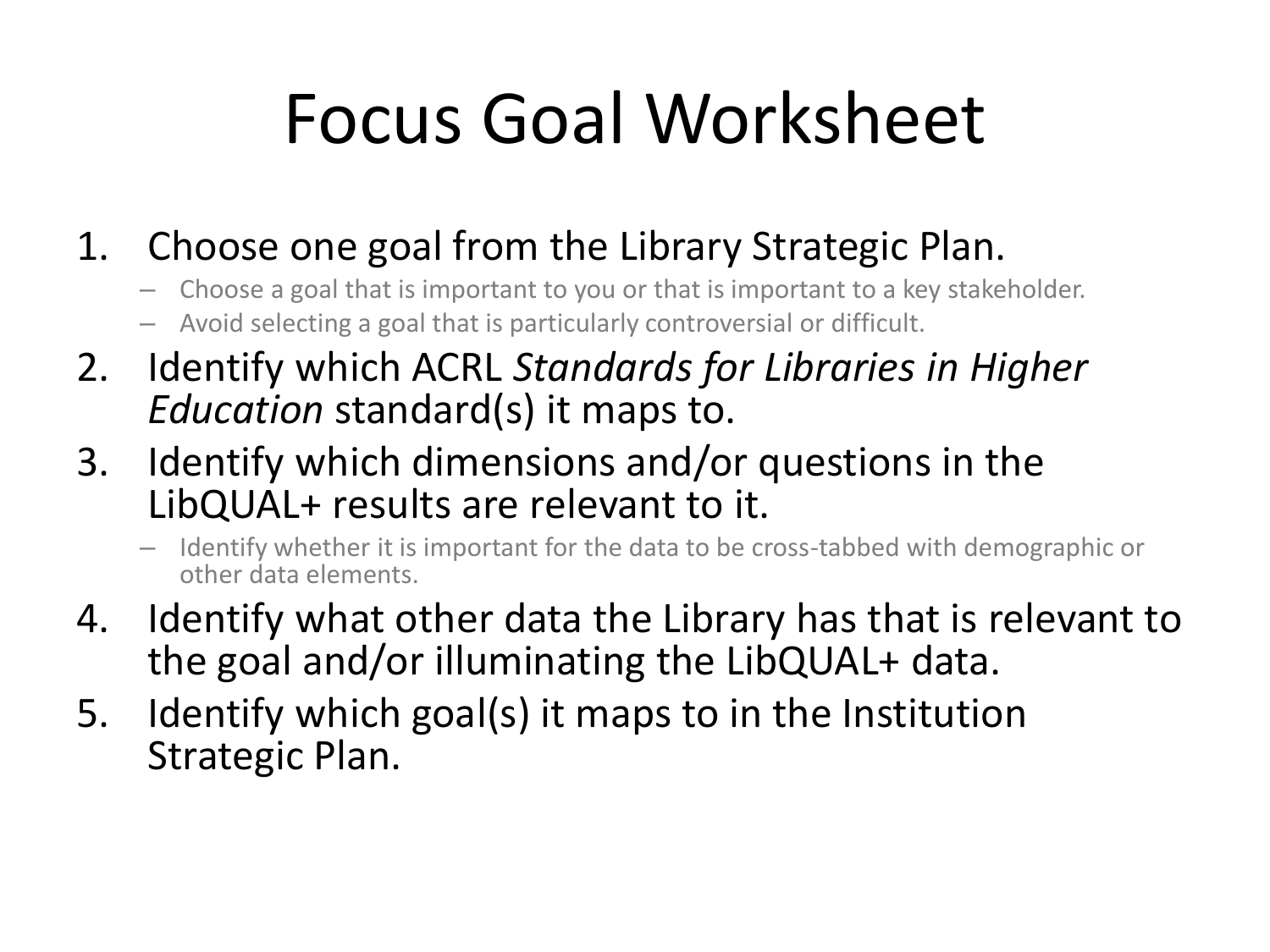## Focus Goal Worksheet Practice

Map One Goal From Your Library's Strategic Plan Relative to:

*Standards for Libraries in Higher Education* LibQUAL+ Data Other Library Data Institution Strategic Plan